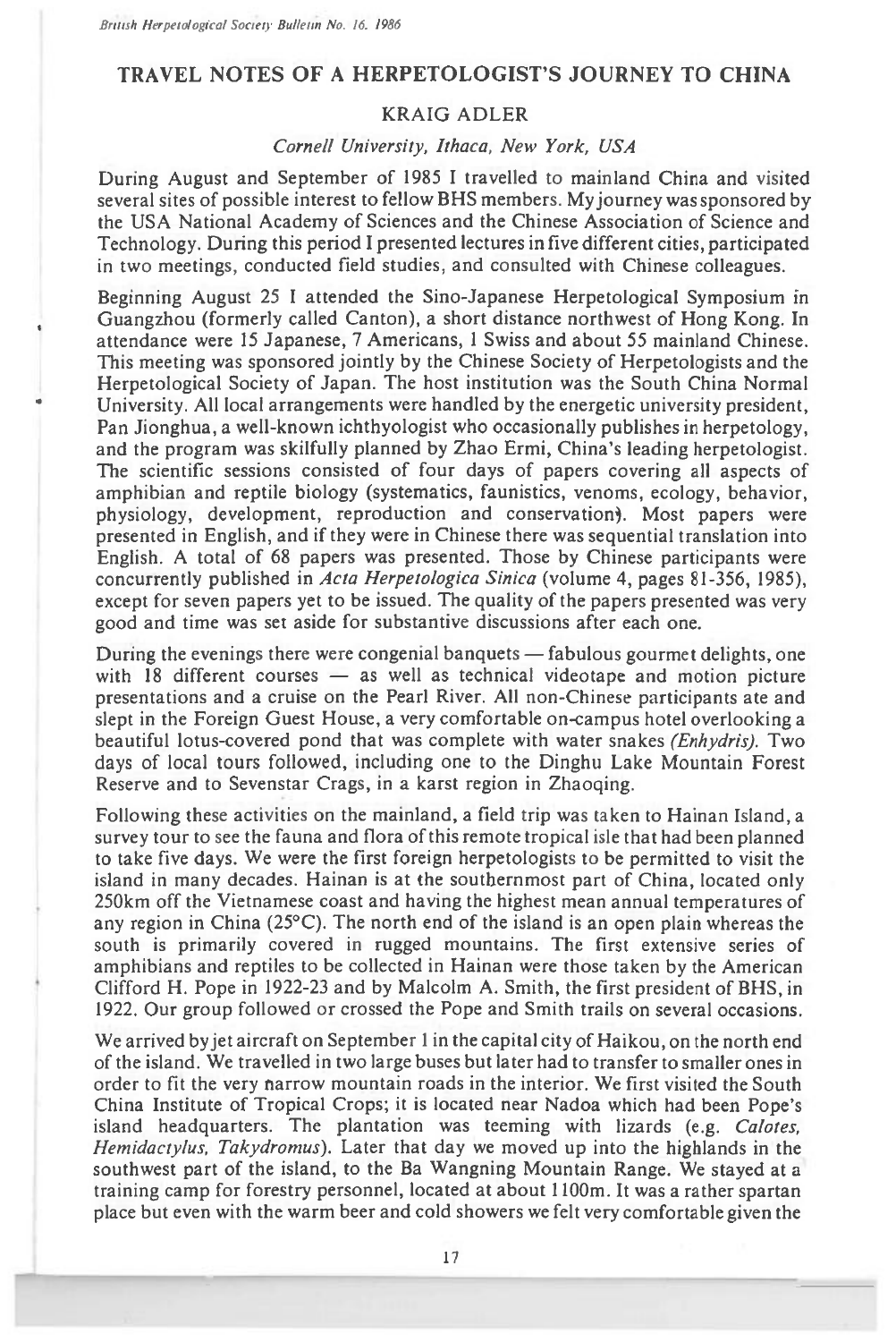remoteness of this tropical site. At night we were successful in finding many frogs, lizards and snakes including *Bungarus.* The next day we went to higher elevations nearby, to a lush forest covered with epiphytes. There were large portions of the forest that had been reforested with pines which were being tapped for resin. It was in these southern mountain ranges that Malcolm Smith did most of his collecting.

Our large group was subdivided into smaller parties of more effective size and specialized by individual interest. Of course, the "snake group" got the best lizards, the "turtle group" the best frogs, etc. Among the most interesting taxa we found were *Eublepharis lichtenfelderi, Trimeresurus stejnegeri, Ptyas korros, Calotes,* and several kinds of anurans *(Amolops, Bufo).* After a strenuous day in the field we had a wonderful banquet at the forestry station which included whole frog and also turtle soup; the turtle was probably local *Trionyx steindachneri,* based on a foot in my bowl!

We next travelled to the southernmost tip of the island, to the "Border of the Earth" historic site west of San-ya and, after a short night's rest, drove up the east side of the island back to Haikou, thus encircling the entire island, in order to catch our return flight to Guangzhou. Unfortunately a typhoon intervened and all transportation to the mainland was cancelled. Thus stranded at a hotel in Haikou, we borrowed projectors from Hainan University and held an impromptu meeting and continued to do so for two days until our flight was eventually re-scheduled and we returned to Guangzhou on September 7.

Following the meeting and field trip I travelled alone throughout China and among other places I visited were two herpetological research centres. Fujian Teachers University is located in Fuzhou, a coastal city located midway between Shanghai and Hong Kong, and directly opposite Taiwan. I spent a week here, at a meeting hosted by Ding Han-po, the titular head of the Laboratory of Developmental Biology. Although officially emeritus, Prof. Ding remains active in supervising students and research projects. This group, consisting of ten staff plus five Masters students, also includes Zhang Zing, who, like Ding, specializes in herpetology. This group is very active in research and publication, often publishing in their university's own science journal. Among their projects there are many of herpetological interest such as mechanisms of fertilization in frogs, amphibian hybridization, karyotyping of frogs, and snake embryology. On the same campus there is a museum of natural history which includes a preserved collection of 3500 amphibians and reptiles curated by Cheng Ji. Most specimens are from the home province, Fujian.

The other herpetological research centre that I visited is in Chengdu, the capital of Sichuan Province. The Sichuan basin of central China is a rich agricultural region, surrounded on all sides by picturesque mountains. The Chengdu Institute of Biology is a division of Academia Sinica, the Chinese Academy of Sciences. I spent five days in Chengdu, hosted by Zhao Ermi and his staff at the institute. Prof. Zhao is deputy director of the institute and head of the herpetology unit. This unit consists of Jiang Yao-ming, the deputy head, and several principal staff members (Tian Wan-shu, Huang Qing-yun, and Hu Qi-xiong) plus 17 others of whom three are Masters students. The herpetology program at the institute was initiated by the late Liu Chengchao the herpetologist justly renowned for his book "Amphibians of Western China", published in 1950. Prof. Liu's widow, Hu Shuqin, is herself a well-known specialist on frogs but is now retired from the institute. Together, they published the standard work on the frogs and toads of China, issued in 1961, a book now being revised for publication by Prof. Zhao.

Herpetology is the only area of basic research at the institute in Chengdu and, though it is one of the smallest units, its research interests are very broad, encompassing systematics, distribution, and faunistics of the entire country. Most staff work on